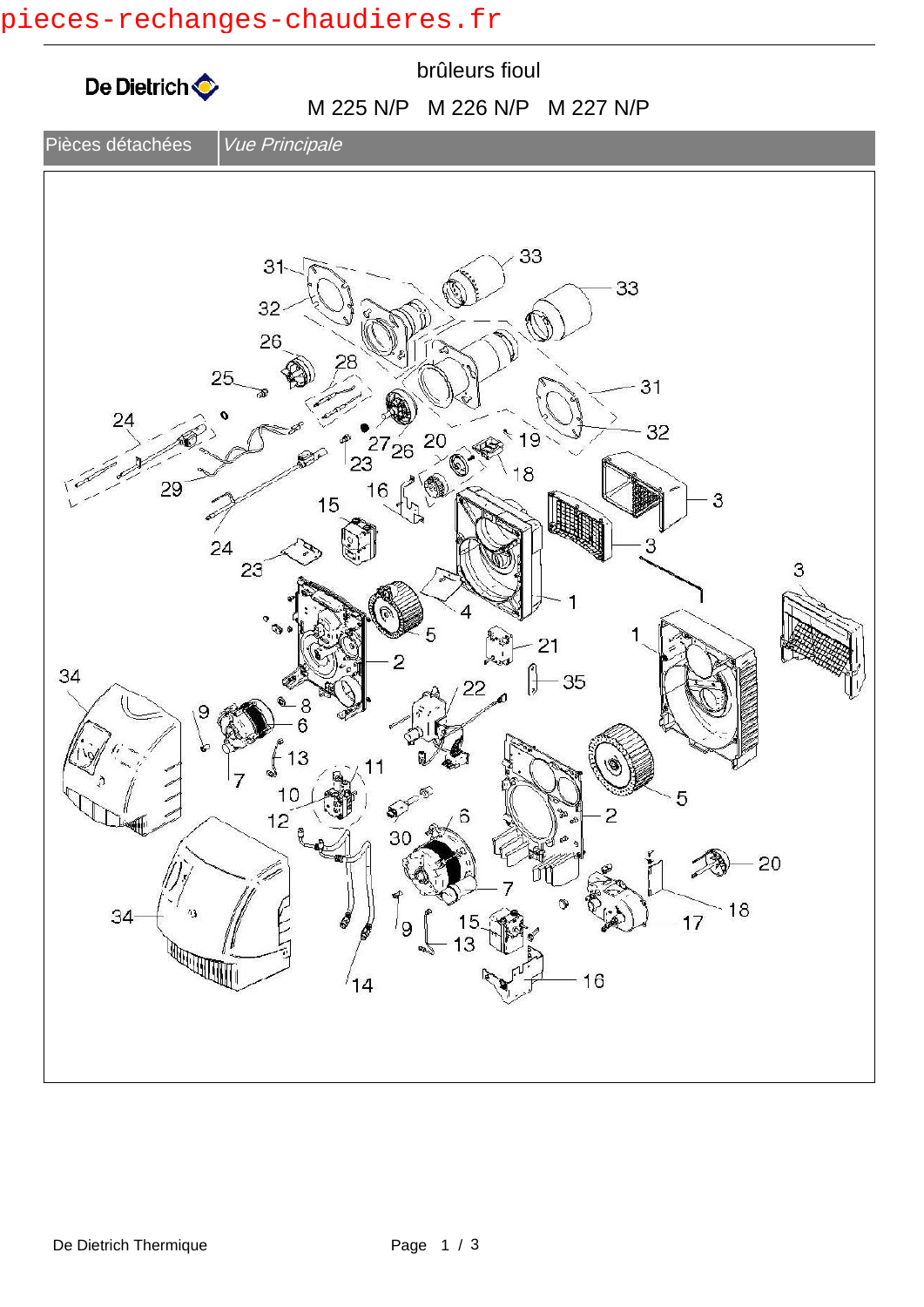

brûleurs fioul

## M 225 N/P M 226 N/P M 227 N/P

| Réf.           | Référence | <b>Description</b>                       | Qté          | <b>Tarif</b> | <b>Remarques</b>           |
|----------------|-----------|------------------------------------------|--------------|--------------|----------------------------|
| 0              | 97955516  | <b>SACHET VISSERIE</b>                   | 1            |              |                            |
| $\mathbf 0$    | 300024055 | PRODUIT DE NETTOYAGE NET05 1L            | $\mathbf{1}$ |              |                            |
| 0              | 97955499  | VIS REGLAGE LIGNE GICLEUR                | 1            |              |                            |
| $\mathbf{1}$   | 97956267  | <b>CARCASSE</b>                          | $\mathbf{1}$ |              | M225 N/P                   |
| $\mathbf{1}$   | 200022046 | CARCASSE                                 | 1            |              | M226 N/P                   |
| $\mathbf{1}$   | 200022047 | <b>CARCASSE</b>                          | $\mathbf{1}$ |              | M227 N/P                   |
| 2              | 97955630  | PLATINE PORTE-COMPOSANTS                 | 1            |              | M225/6 N/P                 |
| $\overline{2}$ | 97951039  | PLATINE PORTE-COMPOSANTS G303-2/3N/G3    | $\mathbf{1}$ |              | <b>M227 N/P</b><br>$\circ$ |
| 3              | 97955785  | CAISSON AIR G200 M105N/CN/PN -M106N/CN - | 1            |              | M225 N/P                   |
| 3              | 97956269  | <b>CAISSON AIR</b>                       | $\mathbf{1}$ |              | M226 N/P                   |
| 3              | 97951040  | <b>CAISSON DAIR</b>                      | 1            |              | M227 N/P                   |
| $\overline{4}$ | 97956268  | PLAQUE DUO-PRESS                         | $\mathbf{1}$ |              | M225/6 N/P                 |
| 4              | 97951001  | PLAQUE DIRECT.AIR G31-5S/G32-5-6S/G33-6N | 1            |              | M227 N/P                   |
| 5              | 97956327  | <b>TURBINE VENTILATEUR 133 X 75</b>      | $\mathbf{1}$ |              |                            |
| 5              | 300017024 | TURBINE VENTILATEUR 180 X 70             | 1            |              | <b>M227 N/P</b>            |
| 6              | 97956285  | <b>MOTEUR ROTOMATIKA 150W</b>            | $\mathbf{1}$ |              | M225/6 N/P                 |
| 6              | 97948220  | MOTEUR 260W                              | 1            |              | M227 N/P                   |
| $\overline{7}$ | 97951069  | CONDENSATEUR 5µF - 420V-470V             | $\mathbf{1}$ |              | M225/6 N/P                 |
| 7              | 97951055  | CONDENSATEUR 8µF-420V-470V               | 1            |              | M227 N/P                   |
| 8              | 97955490  | <b>ENTRETOISE MOTEUR (SET)</b>           | $\mathbf{1}$ |              |                            |
| 9              | 97902600  | ACCOUPLEMENTS MOTEUR (10X)               | 1            |              |                            |
| 10             | 97956290  | POMPE FIOUL BFP 52E R3                   | $\mathbf{1}$ |              |                            |
| 11             | 97909075  | BOBINE ELECTROVANNE DANFOSS              | 1            |              |                            |
| 12             | 97903064  | FILTRE FIOUL POMPE DANFOSS               | $\mathbf{1}$ |              |                            |
| 13             | 97955500  | TUBE ALIMENTATION POMPE DANFOSS          | 1            |              | M225/6 N/P                 |
| 13             | 200000488 | TUBE DE PRESSION                         | $\mathbf{1}$ |              | M227 N/P                   |
| 14             | 97955485  | FLEXIBLE FIOUL LG.1.20M (2X)(M/F)        | 1            |              |                            |
| 15             | 200001951 | SERVOMOTEUR STA3 B1 37/6 + FEUILLET      | $\mathbf{1}$ |              | M225/6 N/P                 |
| 15             | 200000890 | SERVOMOTEUR STA3 B1 37/6 2N 13L          | 1            |              | M227 N/P                   |
| 16             | 97956287  | SUPPORT SERVOMOTEUR                      | $\mathbf{1}$ |              | M225/6 N/P                 |
| 16             | 200000487 | SUPPORT CAPOT / SERVOMOTEUR              | 1            |              | M227 N/P                   |
| 17             | 300028301 | <b>BOITIER AIR</b>                       | $\mathbf{1}$ |              | <b>M227 N/P</b>            |
| 18             | 97956271  | <b>VOLET DAIR</b>                        | 1            |              | M225/6 N/P                 |
| 18             | 200021785 | S/E VOLET D'AIR                          | $\mathbf{1}$ |              | M227 N/P                   |
| 19             | 97955508  | RESSORT (X5) KIT                         | 1            |              | M225/6 N/P                 |
| 20             | 97956283  | <b>REGULATEUR AIR</b>                    | $\mathbf{1}$ |              | M225/6 N/P                 |
| 20             | 200000284 | SPHERE DE REGLAGE CPL                    | 1            |              | M227 N/P                   |
| 21             | 300022191 | TRANSFORMATEUR ALLUMAGE EBI 4 2P         | 1            |              |                            |
| 22             | 200022159 | COFFRET BLACK BOX+CABLAGE RECH.BB-LZ     | 1            |              |                            |
| 23             | 97956288  | <b>EQUERRE</b>                           | $\mathbf{1}$ |              | M225/6 N/P                 |
| 24             | 300028302 | LIGNE GICLEUR LG.333 MM                  | 1            |              | M225 N/P                   |
| 24             | 300028303 | LIGNE GICL. RECHAUFFEE FPHB5 030N2615    | $\mathbf{1}$ |              | M226 N/P                   |
| 24             | 300028304 | LIGNE GICLEUR LG.448 MM                  | 1            |              | M227 N/P                   |
| 25             | 300028305 | GICLEUR Danfoss 80°S 0.75                | $\mathbf{1}$ |              | M225 N/P                   |
| 25             | 300028306 | GICLEUR DELAVAN 80°W 1.20                | 1            |              | M226 N/P                   |
| 25             | 97949400  | GICLEUR 1.50/80°W DELAVAN                | $\mathbf{1}$ |              | M227 N/P                   |
| 26             | 200022049 | TETE DE COMBUSTION MB827/TROU 3.5 + ELI  | 1            |              | M225 N/P                   |
| 26             | 200022051 | TETE DE COMBUSTION MBK 933               | $\mathbf{1}$ |              | M226/7 N/P                 |
| 27             | 300023691 | TUBE REGARD TETE DE COMBUSTION           | 1            |              |                            |